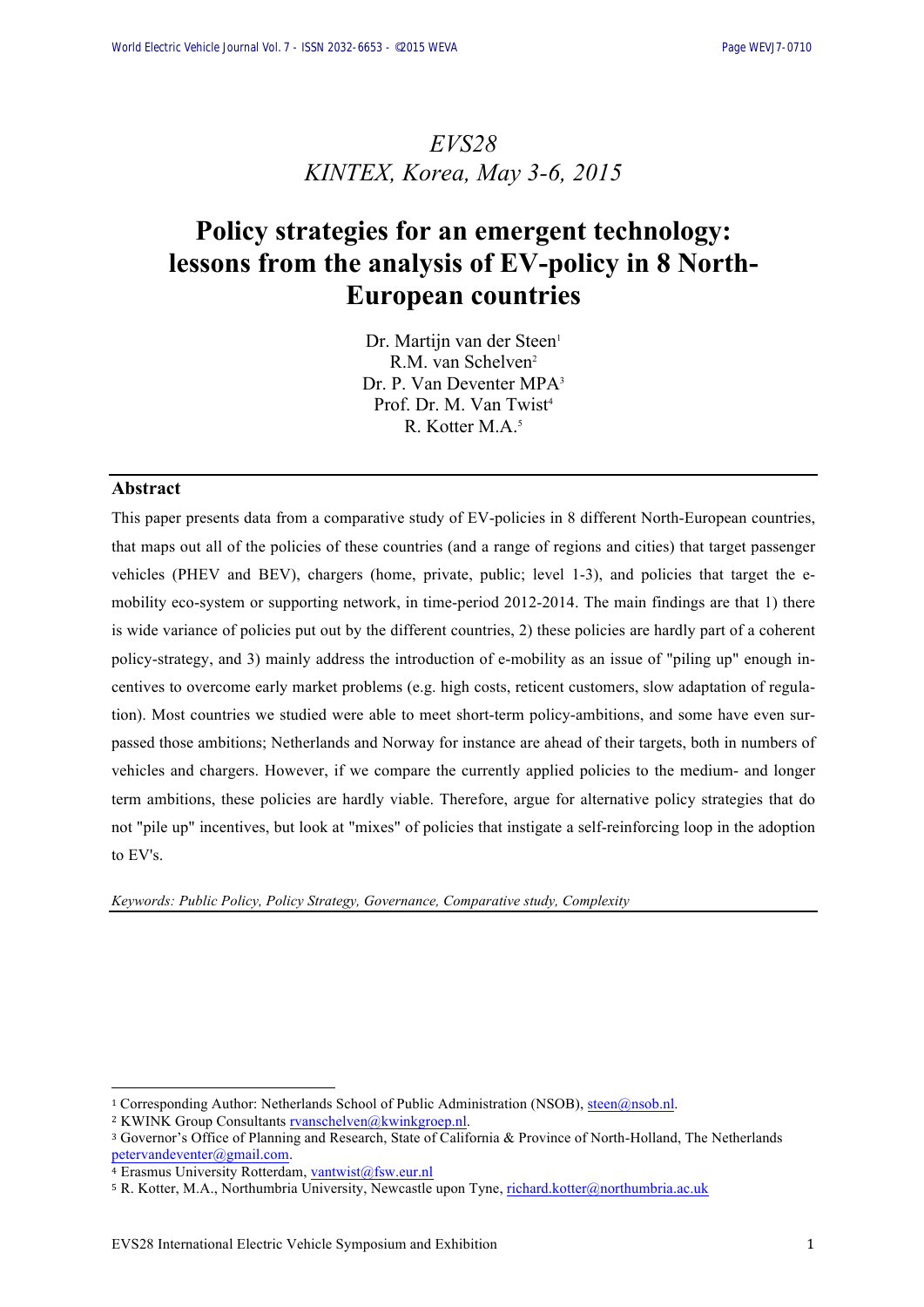## **1. Introduction**

All over the world, governments attempt to support the transition to e-mobility. The introduction of electric driving is a complex and unpredictable process that is not likely to occur all by itself. The incumbent market structure benefits continuation of regular cars, and consumers are not yet familiar with e-mobility. Furthermore, EV's require a substantial investment by consumers. Due to expensive battery packs sales-price of EVs are higher than those of comparable regular cars. Also, the residual value and life cycle of the batteries is uncertain, as are benefits to be gained from vehicle to Grid applications. All this makes EVs an expensive and risky purchase, even though the total cost of ownership is probably competitive to that of a regular car. Moreover, EVs produce uncertainty for drivers. The limited battery range and the uncertain availability of chargers make "carefree" driving difficult. These are all problems that will eventually be solved, but nonetheless pose barriers to consumer take-up (for an overview of EV barriers see [1]). There is some momentum for EVs, but it remains a fragile and uncertain venture; the emerging market of EV's can still break down.

Governmental action is one of the possibilities to overcome the problems of an emerging market. There is a wide array of *policy-options* available to government to support the introduction of EVs and charging infrastructure. Therefore, governmental intervention requires *choice*; governments wonder which policy to choose, which group or sector to target, what the most effective size and scope of interventions should be, and what timing best accommodates the emerging process of the market. Research into the influence of financial incentives and other socio-economic factors on electric vehicle adoption is currently ongoing (see for instance [2]), and there is research into particular countries (e.g. [3] on the US and [4] for Brazil). Critical studies attack the subsidization of EVs in the short and medium term with tax-payers money [5] whilst other authors calculate differently with social / societal lifetime (e.g. public health and atmospheric pollution) costs and come to more favorable results, depending also on the internalization of the costs by government regulation [6]. Not only are there many options to choose from, there are also many different theories about what to choose for [7,8,9].

Furthermore, some studies reflect on the "best" scale of governance for EV-policy (see e.g. [10,11]). For some, and especially in an EU level, the notion of subsidiarity comes in: "the *sharing*, not *shedding*, responsibility in the context of a multi-level policy where the policy process straddles supra-national, national, regional and local levels" [12:22]. Hierarchically, there is the level of global agreements, e.g. through the International Energy Agency (IEA), which can drive innovation, collaboration and dissemination [13,14]. There is then the level of integrated markets, e.g. with mandatory standards around emissions for vehicles. Then there is the regional (e.g. Electric mobility pilot regions), and not least there is the local level, which again has extra policies. EVpolicy is a multi-level policy game, whereas policy-makers continuously have to take into account and operate within frameworks and actions set elsewhere. Governance is *nested*, which is to say that the UK or German or Dutch national level cannot be seen separate from the EU level (e.g. see negotiations in the Council of Ministers and the European parliament over emission standards of vehicles), nor can the regional level be seen as disconnected from the national / Federal or international one in terms of investment, competition, standards (including for charging infrastructure), nor can the local one (e.g. air pollution from the EU one). Nested means there is a variance of policy measures for a variety of reasons and motives, and one should learn from each other, whilst being in the same overall framework which influences what one has to address and to some extent the rules of doing so.

There is a growing literature on EV policy at national, and to some extent regional and local level, and now also supra-national level [15,16, 17]. However, only some is of a comparative nature, and other than project reports (e.g. [18]) or commissioned consultancy studies (e.g. [19]). There is comparative work that contrasts two or three cases; e.g. [20, 21, 22]. This paper adds to this literature by exploring the policy-options for governments that want to support the further introduction of EVs, and by doing so from a multi-country case-set.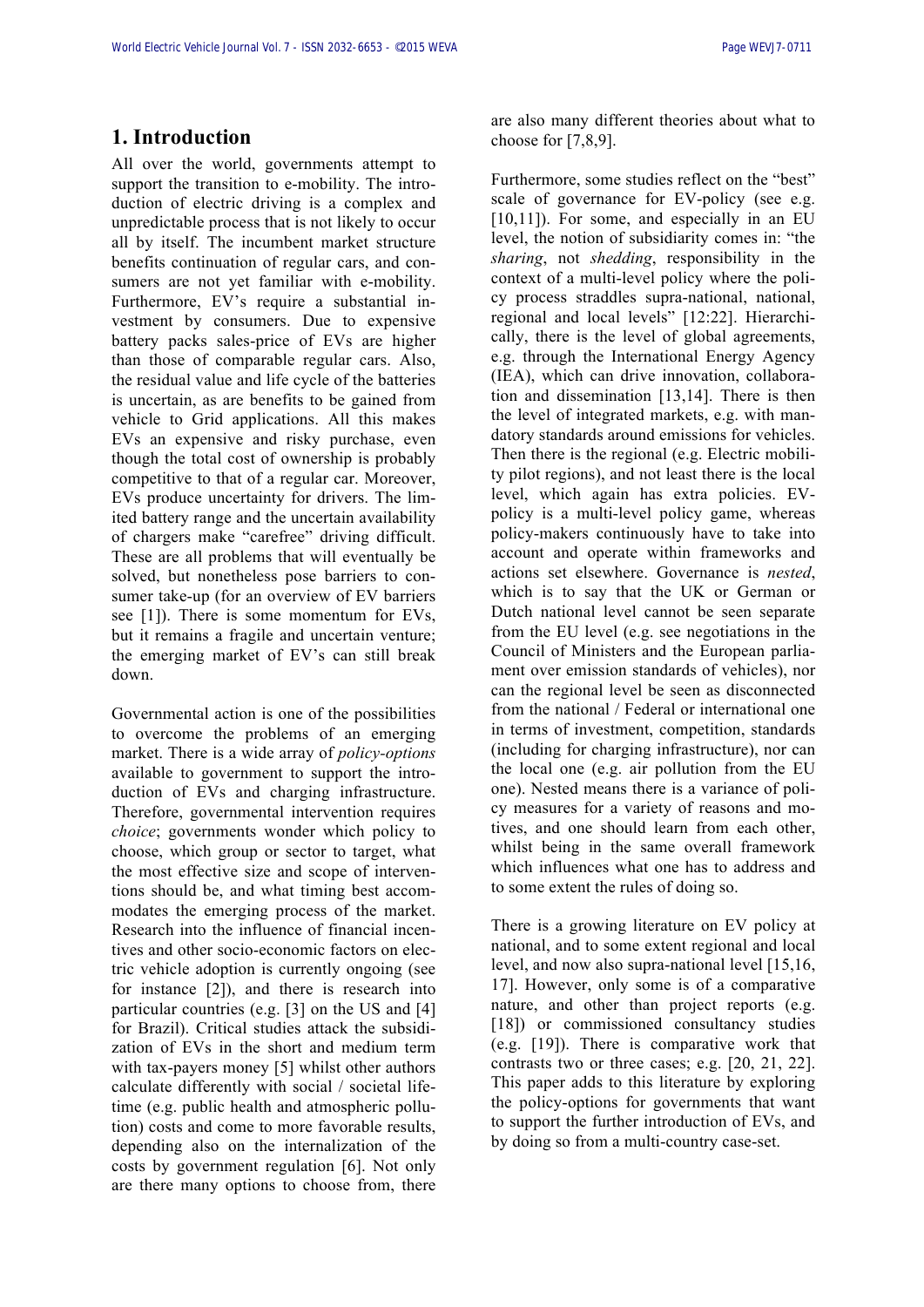#### *Scope, Methods, and Limitations*

This research focuses purely on *passenger*  vehicles<sup>i</sup> and *multipurpose passenger* vehicles<sup>ii</sup>. Furthermore, the present study focuses solely on a specific type of electrified drive trains; of the most commonly used categories - hybrid electric vehicles (HEVs)<sup>iii</sup>, plug-in hybrid electric vehicles  $(PHEVs)^{iv}$  and battery electric vehicles  $(BEVs)^v$  – we take into consideration only policies concerning *PHEVs* and *BEVs*. Policy for HEVs is not part of the research. Also, we did not look at other possible options for clean mobility, such as bio-fuels, hydrogen, or the substitution of cars for public transport [23].

In order to collect the study's data we gathered all the documents they could find for the seven case-countries in this specific study; the Netherlands, Belgium, Germany, Denmark, Sweden, Norway, and the UK. California is added as a comparative case to contrast the European findings. California is widely regarded as a frontrunner in the transition to e-mobility [24]. To collect the documents a 'snowballing' method was employed to gather more information about policy. Many documents contained references to other studies and sources that we then looked up and included into their model.

The analytical lens we employ is based on, firstly, a value-chain approach to e-mobility [25], which we here arranged into three chains – with interactions and interdependencies of the electric vehicle, the charging infrastructure, and the (wider) enabling network (the grid, Information and Communications Technologies (ICT) and Intelligent Transport Solutions (ITS) and services etc. Secondly, we adopt Hood and Margetts' [26] four different categories of tools for government to "steer", and use these four categories as a first lens to organize the policies. In the table below they explain the categories and apply them to policy for EVs. Thirdly, we looked at policy as originating from one of four levels of government; policy is *trans-national*, *national*, *regional*, or *local.*

With this first selection of documents we populated our database and ran a first scan of results. For each country, we drafted an analysis of its EV-policies and asked a local resource colleague to take a critical look at the document; they then asked the local colleagues

to correct their document and send them links to relevant documents not yet included in the study. We analyzed this second set of documents and improved their country-analysis on the basis of the feedback from the local colleagues. After that, we finalized our findings in a draft-report. During 2013 we kept collecting new documents, in order to be able to keep the database up to date with new policies and new data about performances.

As a third round, we presented and discussed the draft-report in four feedback sessions where expert representatives of the participating countries reflected on their interim findings. Representatives were selected from both the local academic community and the community of EV-policy makers from that country, region, or municipality. In each session, we presented a selection of the findings that were relevant to the particular audience (country). After that, we first asked participants if they recognized or could validate the findings and if they had additions or other (critical) remarks about them. Then, there was time for discussion about the more general implications of the findings and possible implications for policy. Each of the feedback sessions resulted in a general recognition for and support of our findings, but also lead to interesting discussions about methodology and about the dilemmas of policy for EVs.

#### *Outline of this paper*

We start with a presentation of the framework used to analyze policies. After that, we present the assorted variety of policies we found. In the discussion section, we reflect on what we think one can learn from these policies for the next phase in the introduction of e-mobility.

## **2. A framework for analyzing EVpolicy**

### *Lens 1: Policy at a certain Level of government*

As a first lens for our analysis, we looked at policy as originating from one of three levels of government; policy is *trans-national*, *national, regional, or local* – with a hierarchy but also interactions between levels and a multilevel governance nature to it, and competition also between countries, regions and cities (cf.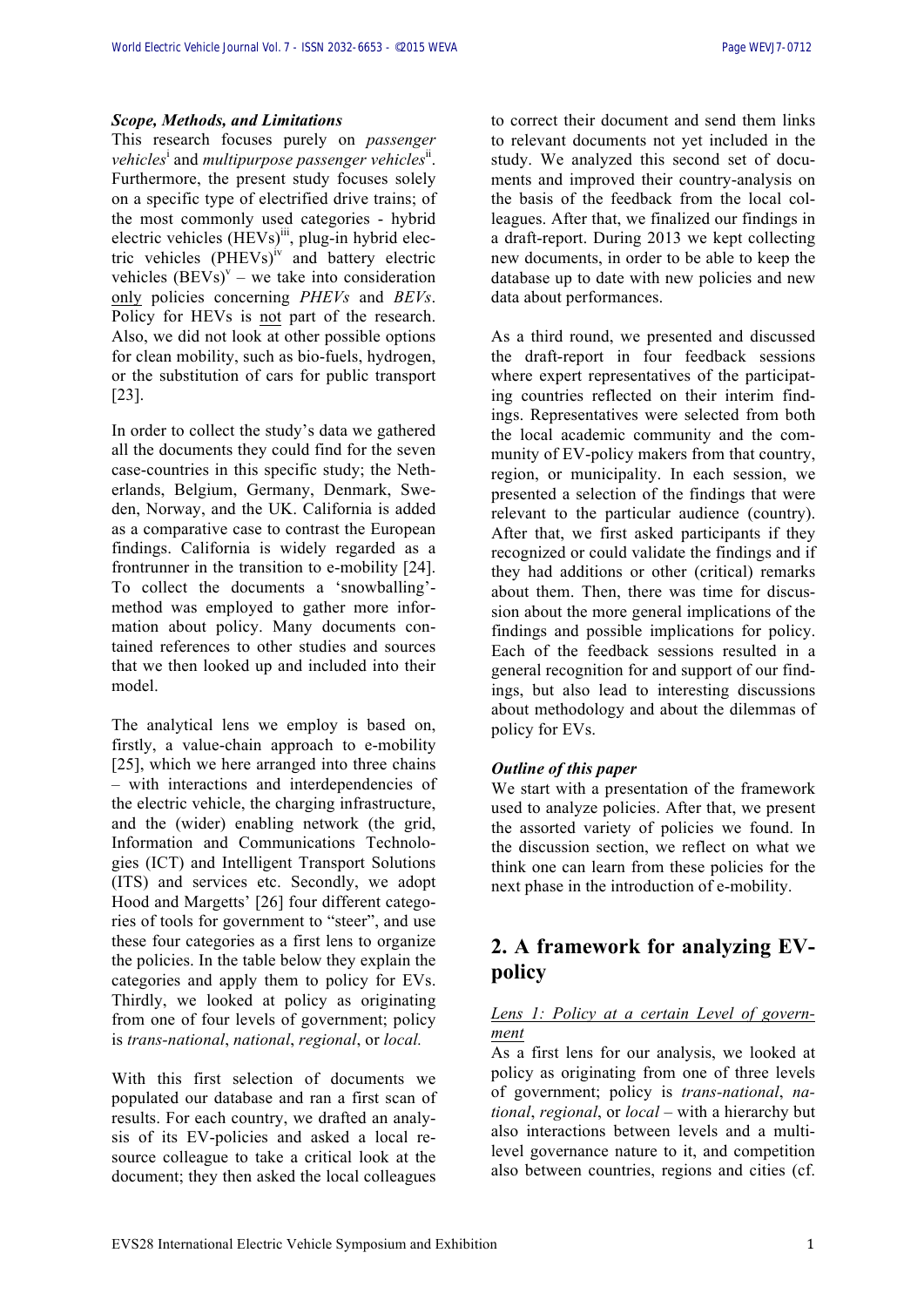[10]). Different countries work with different systems, where other levels of government are responsible for e-mobility. The model takes this into account, in order to be able to analyze the differences in various countries. Some organize policy from the local level, while others have a stronger national policy that is only marginally supplemented by local or regional policies.

#### *Lens 2: three Value Chain of E-Mobility*

"EV-policy" suggests a coherent and single object and objective for policy. However, if one looks closer, e-mobility involves a variety of related but separate elements. Therefore, we looked at e-mobility as a value chain [27, 28] where the different segments of the chain can each be targeted by policy. Also, e-mobility

can be separated into three different value chains; the value chain of *vehicles*, the value chain of *charging*, and the value chain of *surrounding network*. The latter is not so much a chain, but more a third category for policy. For the value chains of vehicles and charging, we see four segments in each chain. Policy can target at least one and possible elements of the chain. For instance, a purchase subsidy targets the vehicles value chain, and within that the consumer-segment. Therefore, we categorize that particular policy as a vehicle-consumerfocused policy in our framework. Figure 1 presents the three value chains; Tables 1 to 3 explain the different segments of the value chains.

*Figure 1: Three value chains of e-mobility.*



*Table 1: Vehicle value chain.*

| Value chain - electric vehicle |                                                                                                                                                                                                                                                                        |
|--------------------------------|------------------------------------------------------------------------------------------------------------------------------------------------------------------------------------------------------------------------------------------------------------------------|
| R&D                            | Instruments focused on influencing the research and design of electric vehicles and EV com-                                                                                                                                                                            |
|                                | ponents.                                                                                                                                                                                                                                                               |
| Production                     | Instruments focused on influencing the production of electric vehicles and vehicle compo-<br>nents such as batteries and other hardware (original equipment manufacturers). This segment<br>of the value-chain also recognizes the software used in electric vehicles. |
| <b>Services</b>                | Instruments focused on influencing service-providers for electric vehicles. Different service<br>providers are recognized, such as car dealerships, mechanics, insurance companies, etc.                                                                               |
| <b>Customers</b>               | Instruments focused on influencing customers of EVs. The study's methodology recognizes<br>individual consumers (end-users), but also fleet-owners (e.g. authorities and leasing compa-<br>nies) and public / governmental agencies (promoting consumerism).           |

| Value chain – charging infrastructure |                |                                                                                                                                                                                                |  |
|---------------------------------------|----------------|------------------------------------------------------------------------------------------------------------------------------------------------------------------------------------------------|--|
| R&D                                   |                | Instruments focused on influencing the research and design of the complete charging infra-                                                                                                     |  |
|                                       | structure.     |                                                                                                                                                                                                |  |
| <b>Production</b>                     |                | Instruments focused on influencing the production of charging stations and EV system com-<br>ponents such as the electricity network, energy production, etc.                                  |  |
| <b>Services</b>                       | velopers, etc. | Instruments focused on influencing service providers for charging stations. Different service<br>providers are recognized, such as energy suppliers, power plants, grid managers, software de- |  |
| <b>Customers</b>                      |                | Instruments focused on influencing customers of charging-stations. By 'customers' the study<br>refers both to users (consumers) and owners (consumers, companies, public authorities and       |  |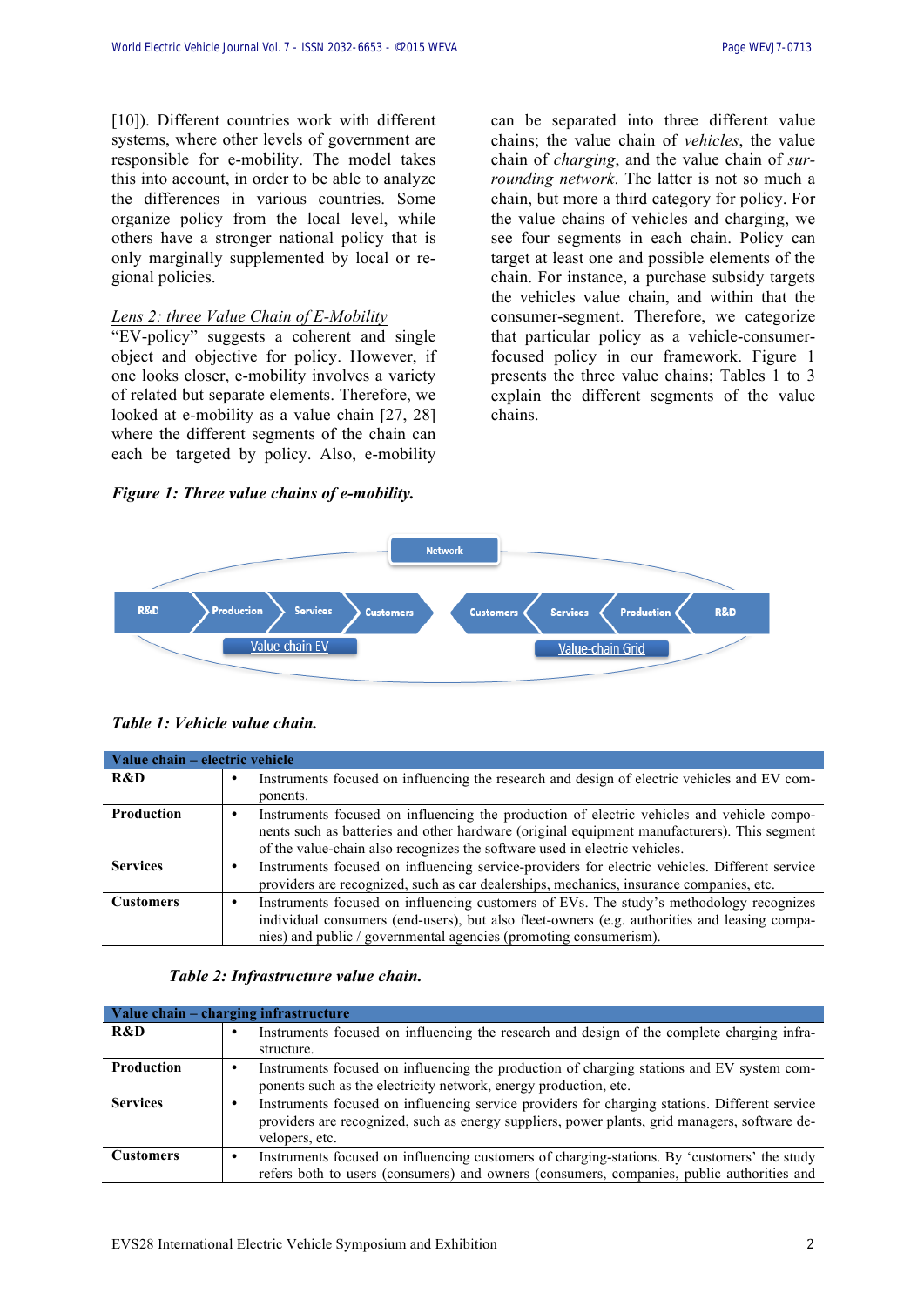| government). The different types of charging stations (private, public, fast, quick, normal) re- |
|--------------------------------------------------------------------------------------------------|
| quire different types of steering by governmental units.                                         |

#### *Table 3: Network value-chain.*

| Value chain – Network |                                                                                                                                                                                                                                                                                                                                                                                                                                                                                                                                                                                              |
|-----------------------|----------------------------------------------------------------------------------------------------------------------------------------------------------------------------------------------------------------------------------------------------------------------------------------------------------------------------------------------------------------------------------------------------------------------------------------------------------------------------------------------------------------------------------------------------------------------------------------------|
| <b>Network</b>        | These are all of the instruments that focus on connecting stakeholders in the EV / infrastruc-<br>٠<br>ture value-chain. For instance, efforts intended to intensify contacts between different stake-<br>holders, in order to improve value-chain alignment and a more efficient functioning of the en-<br>tire value-chain. In addition to the value-chain, this includes other policy measures aimed at<br>the e-mobility ecosystem, which are taken into consideration. For instance, policy measures<br>aimed at realizing Smart Grids, Smart economies and Smart mobility $[25]^{V_1}$ |

#### *Lens 3: Policy as Tools*

In their classic *tools of government*-study Hood and Margetts [26] distinguish four different categories of tools for government to "steer". We use these four categories as a first lens to

organize the policies. In Table 4 below we explain the categories and apply them to policy for EV's.

| <b>Tools of government</b> |           |                                                                                                  |
|----------------------------|-----------|--------------------------------------------------------------------------------------------------|
| Legal                      | ٠         | All of the rules and directives designed to mandate, enable, incentivize, limit or otherwise     |
|                            |           | direct subjects to act according to policy goals.                                                |
|                            | $\bullet$ | E.g.: legal requirements, local parking legislation, European legislation for standards for      |
|                            |           | charging-station accessibility, limited access to urban areas or roads.                          |
| <b>Financial</b>           | ٠         | The policy instruments involve either the handing out or taking away of material resources       |
|                            |           | (cash or kind), in order to incentivize behavior by subjects. The difference between financial   |
|                            |           | and legal measures is that those affected are not obliged to take the measures involved, but are |
|                            |           | incentivized to do so by their own choice.                                                       |
|                            | $\bullet$ | E.g.: purchase grants, tax benefits for consumers of EVs, government funding for battery         |
|                            |           | research, subsidies on home chargers, or free electricity for public charging.                   |
| Communication              | $\bullet$ | Instruments that influence the value-chain of e-mobility through to the communication of         |
|                            |           | arguments and persuasion, including information and education.                                   |
|                            | ٠         | E.g.: education in schools, government information campaigns.                                    |
| Organization               | $\bullet$ | Actions by government that provides the physical ability to act directly, using its own forces   |
|                            |           | to achieve policy goals rather than others. This includes the allocation of means, capital, re-  |
|                            |           | sources, and the physical infrastructure needed to act.                                          |
|                            | ٠         | E.g.: government or public authorities acting as a launching customer, buying an own fleet of    |
|                            |           | EVs, government installing public chargers.                                                      |

## **3. Findings: an analysis of EVpolicies in seven EU countries**

In this chapter we compare the variety of policies at different governmental levels in different countries. We present our general findings and illustrate them with examples from different countries. The complete results and the total body of policies can be found in the project background report [23].

### **Finding 1: most NSR countries focus on financial and organizational instruments**

The countries in this collated data set primarily focus on financial and organizational instruments (see Table 5). Most policies fall into either one of those two categories of tools. As for financial instruments, countries adopt very similar policies. They are often conducted by the national government and are mostly fiscal (registrations bonus based on emissions, income tax measures and opportunities for businesses to relieve the cost of an EV against taxable profits). Also, governments apply a considerable number of organizationalinstruments (see Table 6 for examples). Especially at the regional and local levels we observe a lot of 'organization tools'. Local and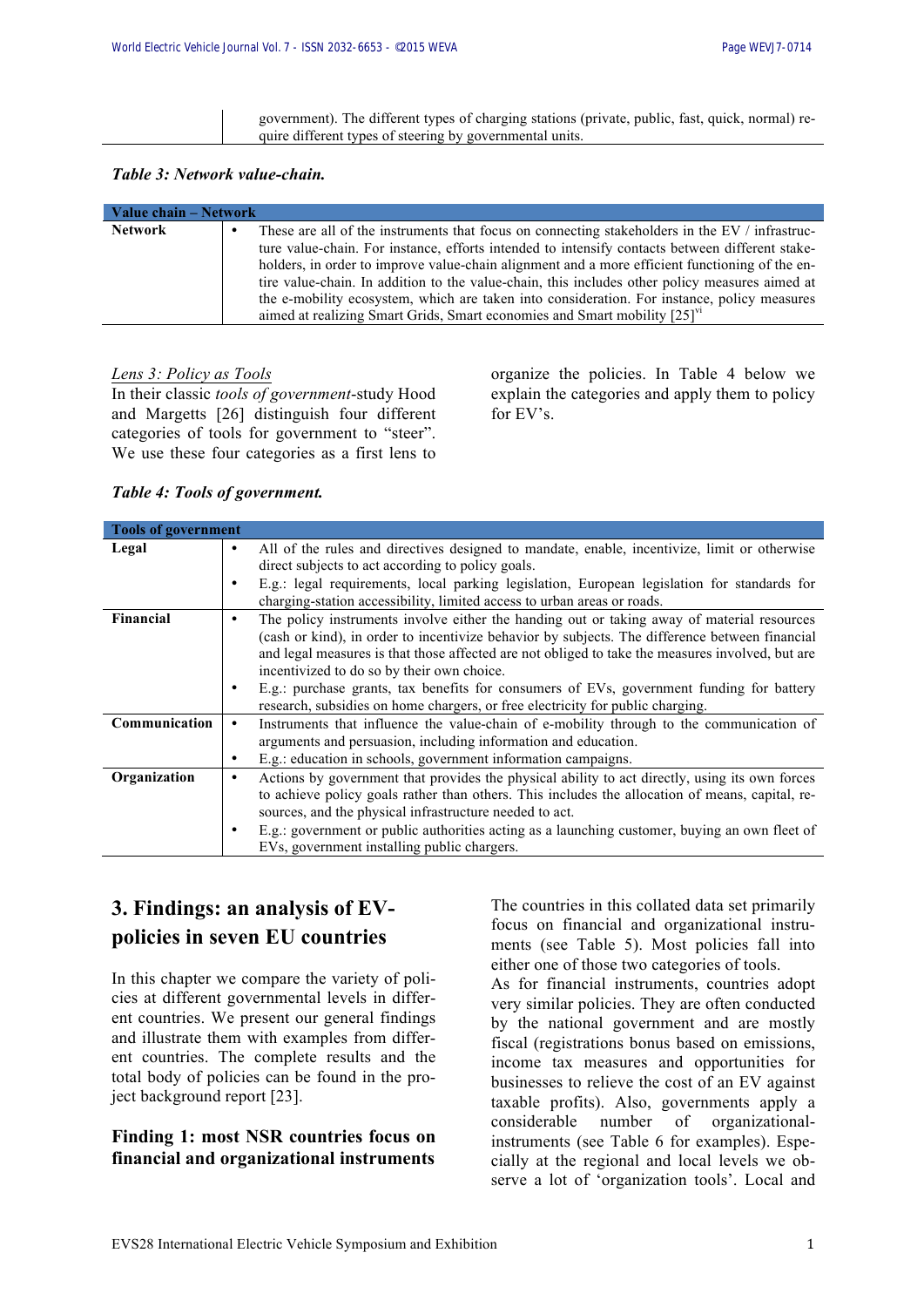regional governments – but also some publicprivate partnerships - install many local project organizations that, for instance, carry out grant applications and are launching consumer initiatives. This generates extra dynamics to the

*Table 5: Type of policy actions [23].*

incentives and benefits set out by the national government.

The focus on legal and communication instruments is limited compared to financial and organizational instruments.

| Type of policy actions                                |                          |           |               |                |
|-------------------------------------------------------|--------------------------|-----------|---------------|----------------|
| <b>NSR-countries</b>                                  | Legal                    | Financial | Communicative | Organizational |
| Belgium                                               |                          | $++$      |               | $+++$          |
| Denmark                                               | -                        | $+++$     | -             | $++$           |
| Germany                                               |                          | $++$      |               | $+++$          |
| Netherlands                                           | ۰                        | $^{+++}$  |               | $^{+++}$       |
| Norway                                                | $++$                     | $+++$     |               | $++$           |
| Sweden                                                | ٠                        | $++$      |               | $+++$          |
| <b>UK</b>                                             |                          | $++$      |               | $++$           |
| California                                            | $++$                     | $+++$     | -             | -              |
| $=$ Limited information found / available<br>$\theta$ |                          |           |               |                |
| $=$ Limited focus                                     |                          |           |               |                |
| $=$ Strong focus<br>$++$                              |                          |           |               |                |
| $^{+++}$                                              | $=$ Prevalent focus area |           |               |                |

*Table 6: Examples of organizational tools used in different countries.* **Organizational incentives in NSR countries, and California (USA)**

| <u>Urganizational incentives in fisix countries, and Camolina (USA)</u> |                                                                                                                                                                                                                                                                                                                                                                                                             |  |  |
|-------------------------------------------------------------------------|-------------------------------------------------------------------------------------------------------------------------------------------------------------------------------------------------------------------------------------------------------------------------------------------------------------------------------------------------------------------------------------------------------------|--|--|
| <b>Denmark</b>                                                          | <b>Platform:</b>                                                                                                                                                                                                                                                                                                                                                                                            |  |  |
|                                                                         | <b>Information Centre.</b> In cooperation with the Danish Energy Agency, the Centre for Green<br>Transport has established (Established in 2011) an information centre to exchange experienc-<br>es on EV's between local communities in Denmark [29, 30, 31].                                                                                                                                              |  |  |
|                                                                         | <b>Project organization:</b>                                                                                                                                                                                                                                                                                                                                                                                |  |  |
|                                                                         | Copenhagen Electric. Copenhagen Electric focuses on strengthening the capital region's<br>international competitiveness and ensuring greater cooperation in the Øresund Region and<br>other regions in Europe by providing objective information about electric vehicles to munici-<br>palities, companies and private individuals. Also projects, campaigns and partnerships on<br>EVs are initiated [32]. |  |  |
| Germany                                                                 | <b>Project organization:</b>                                                                                                                                                                                                                                                                                                                                                                                |  |  |
|                                                                         | <b>Model regions:</b>                                                                                                                                                                                                                                                                                                                                                                                       |  |  |
|                                                                         | <b>E.g. Elektromobilitat Model Region Hamburg.</b> The testing of diesel hybrid buses on<br>$\circ$                                                                                                                                                                                                                                                                                                         |  |  |
|                                                                         | lines; innovative energy storage for rail vehicles; the use and development of EVs and<br>charging infrastructure; the use of EVs in commercial traffic (BMVI Elektromobilitat<br>Model Region, 2014).                                                                                                                                                                                                      |  |  |
|                                                                         | E.g. Model region Bremen/Oldenburg. The model region Bremen/Oldenburg applies<br>$\circ$                                                                                                                                                                                                                                                                                                                    |  |  |
|                                                                         | cooperation between partners such as the University of Bremen, Bremer Energie Institut                                                                                                                                                                                                                                                                                                                      |  |  |
|                                                                         | and Centre for Regional and Innovation Economics. The local Daimler/Mercedes pro-                                                                                                                                                                                                                                                                                                                           |  |  |
|                                                                         | duction plant uses the knowledge to produce new technologies [33],                                                                                                                                                                                                                                                                                                                                          |  |  |

### **Finding 2: Most NSR-countries initiate policy from the national government level**

As summarized in Table 7, in most countries most policy is made at the national level. However, with that said, there are often also very active local and regional communities that provide all sorts of activities to stimulate emobility. The main body of policy is national – fiscal, regulation – but that is accompanied by local and regional policy that provides a local coloring and fine-tuning.

| Table 7: Government level of EV policy [23]. |  |
|----------------------------------------------|--|
|                                              |  |

| <b>Government level</b>                                   |                 |          |       |
|-----------------------------------------------------------|-----------------|----------|-------|
| Country                                                   | <b>National</b> | Regional | Local |
| Belgium                                                   |                 | $^{+++}$ |       |
| Denmark                                                   |                 | $+++$    | $+++$ |
| Germany                                                   | $+++$           | $++$     |       |
| Netherlands                                               | $++$            | $++$     | $++$  |
| Norway                                                    | $+++$           |          |       |
| Sweden                                                    | $+++$           |          |       |
| <b>UK</b>                                                 | $+++$           | $++$     |       |
| California                                                | $++$            | $++$     | $++$  |
| $=$ Limited information found / available<br>$\mathbf{0}$ |                 |          |       |
| $=$ Limited focus                                         |                 |          |       |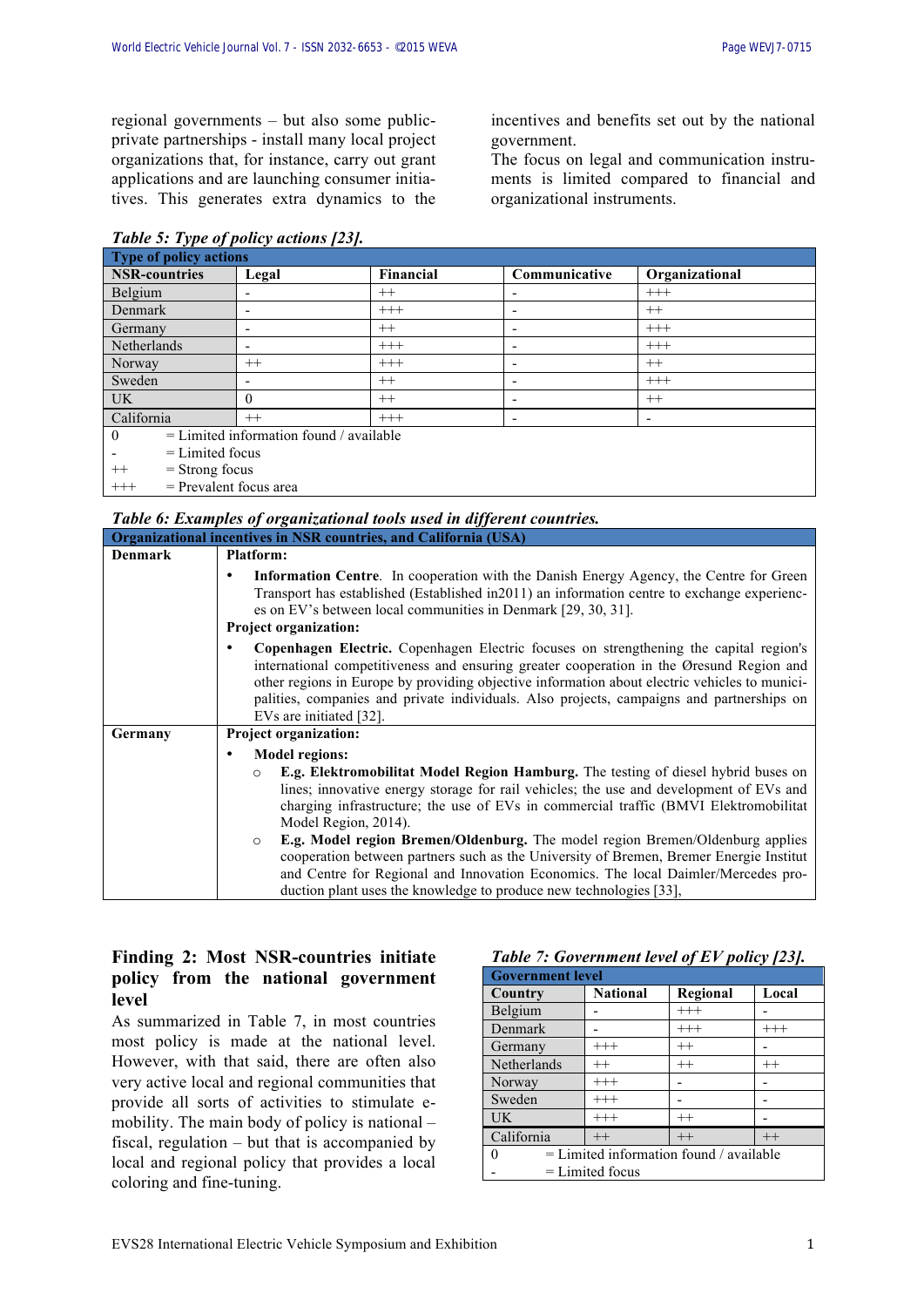| $^{++}$ | $=$ Strong focus         |
|---------|--------------------------|
| ++      | $=$ Prevalent focus area |

### **Finding 3: In most NSR-countries policy focuses on vehicles rather than charging**

Policy instruments mostly focus on the vehicle-value chain (see Table 8). Within the EVvalue chain, governments primarily focus policy on consumers. Some countries focus more prominently in R&D and on upstream segments. Little attention is given to the segment of services, which could be a missing link between the demand of consumers and the supply provided by manufacturers.

*Table 8: Policy focus on the vehicle value chain [23].*

| Policy focus in the EV-value chain                    |                        |         |       |         |  |
|-------------------------------------------------------|------------------------|---------|-------|---------|--|
| Country                                               | R&                     | Produc- | Ser-  | $Cus-$  |  |
|                                                       | D                      | tion    | vices | tomer   |  |
| Belgium                                               |                        |         |       | $^{++}$ |  |
| Denmark                                               | $+++$                  | 0       |       | $^{++}$ |  |
| Germany                                               | $+++$                  | $^{++}$ |       | $+++$   |  |
| Nether-                                               |                        | $^{++}$ |       | $+++$   |  |
| lands                                                 |                        |         |       |         |  |
| Norway                                                | $^{++}$                |         |       | $+++$   |  |
| Sweden                                                | $^{++}$                |         |       | $^{++}$ |  |
| <b>UK</b>                                             | $^{++}$                |         |       | $^{++}$ |  |
| California                                            | $+++$                  | $^{++}$ |       | $++$    |  |
| $=$ Limited information found / available<br>$\theta$ |                        |         |       |         |  |
|                                                       | $=$ Limited focus      |         |       |         |  |
| $^{++}$                                               | $=$ Strong focus       |         |       |         |  |
|                                                       | = Prevalent focus area |         |       |         |  |

### **Finding 4: Policy mostly targets the downstream of the vehicle value chain**

Most countries focus downstream in the vehicles value chain. They adopt a large number of financial incentives, at different government

levels (tax incentives, rebates, subsidies, local benefits, etc.). In Denmark, one-third of the steering instruments in the EV value chain focus on consumers. Different levels of government implement downstream policies. Subsidies and tax incentives are usually implemented at national level. However, local governments also provide financial incentives, often cash but mostly 'in-kind'. Examples are free or preferential parking, access to toll lanes, free charging, free access to ferries for EVs. At first glance, these are small incentives. However, their impact should not be overlooked. In a recent Californian survey 59% of the respondents indicated that access to the high-occupancy vehicle lane (HOV-lane) was extremely or very important in their decision to purchase an EV, making it the most important motivator for purchase found in the survey [34].

Although countries mostly focus downstream (some work more upstream (R&D and production). Most of these instruments are financial (see Table 10 on the next page for examples). Germany focuses strongly on R&D in EV policy, which can be explained by the presence of major vehicle manufacturers in Germany. However, Sweden also has a strong focus on R&D. Over one-third of the policy instruments found in Sweden focuses on stimulating R&D. In France, Renault partners with the CEA (French Alternative Energies and Atomic Energy Commission) to work on electric vehicles. Compared to the European cases, California is very upstream (mostly R&D) focused [23].

| <b>Examples: Financial incentives - downstream, consumer focused)</b> |                                                                                                                                                                                                                                                                                                                                                                                                                                                                                                                                                                                                                                                                                                                                               |  |  |  |  |
|-----------------------------------------------------------------------|-----------------------------------------------------------------------------------------------------------------------------------------------------------------------------------------------------------------------------------------------------------------------------------------------------------------------------------------------------------------------------------------------------------------------------------------------------------------------------------------------------------------------------------------------------------------------------------------------------------------------------------------------------------------------------------------------------------------------------------------------|--|--|--|--|
| <b>The Nether-</b>                                                    | Tax incentives:                                                                                                                                                                                                                                                                                                                                                                                                                                                                                                                                                                                                                                                                                                                               |  |  |  |  |
| lands                                                                 | EV's are exempt from the registration tax and from the annual road tax. Fuel cell EVs follow the<br>same ruling.<br>For leased cars, an income tax measure makes EVs and HEVs attractive. A normal tariff of 25%<br>of a leased car's value that is added to the annual income tax is eliminated (7% from 2014) for<br>zero-emission cars (less than 50g $CO2/km$ ) or will be 14% or 20% according to the fuel type and<br>CO2 emissions if the cars are fuel-efficient.<br>Tax relief regulation for purchasing commercial electric vehicles.<br>Through the MIA and VAMIL regulation of the central government, entrepreneurs can receive a<br>subsidy for purchasing an EV or installing charging infrastructure.<br>Rebates / subsidies: |  |  |  |  |
|                                                                       |                                                                                                                                                                                                                                                                                                                                                                                                                                                                                                                                                                                                                                                                                                                                               |  |  |  |  |
|                                                                       | The city of Amsterdam grants subsidies up to 5.000 Euros to purchase EVs which are being used                                                                                                                                                                                                                                                                                                                                                                                                                                                                                                                                                                                                                                                 |  |  |  |  |

*Table 9: Examples of downstream financial instruments for vehicles targeting consumers [23].*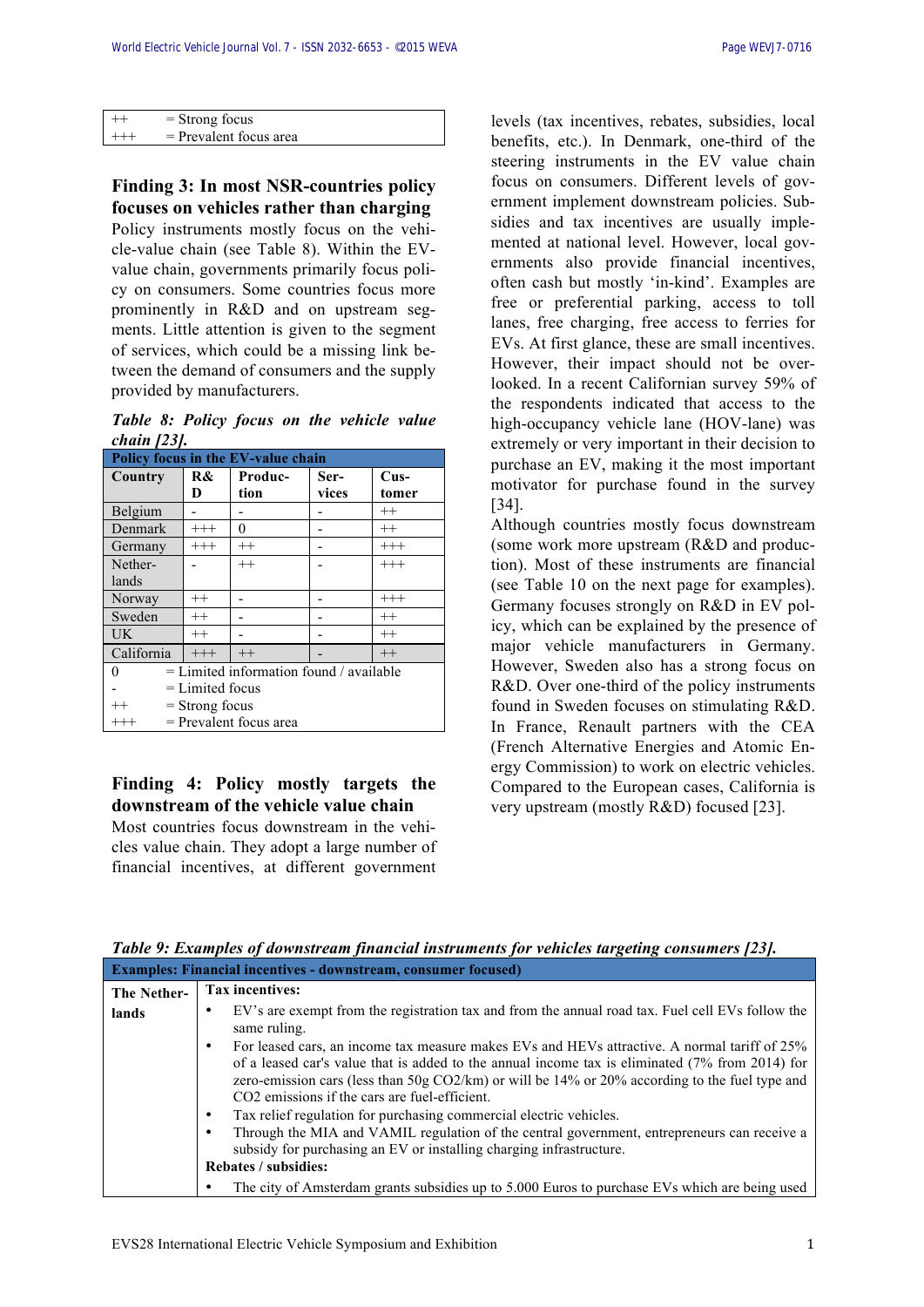|               | for business and up to 10.000 Euros for purchasing electric taxis and courier cars.                     |  |  |  |  |  |
|---------------|---------------------------------------------------------------------------------------------------------|--|--|--|--|--|
| <b>Norway</b> | Tax incentives $[35, 29]$ :                                                                             |  |  |  |  |  |
|               | EVs are exempt from non-recurring vehicle fees.<br>٠                                                    |  |  |  |  |  |
|               | EVs are exempt from sales tax.<br>٠                                                                     |  |  |  |  |  |
|               | EVs are exempt from annual road tax. Tax free allowance given for this tax (calculated as<br>٠          |  |  |  |  |  |
|               | NOK/km) i.e. for trips to/from working places and for business trips is considerable higher for         |  |  |  |  |  |
|               | EV's. Reduction for companies: 75% for EV and 50% for HEV's.                                            |  |  |  |  |  |
|               | EV's are exempt from taxation for company car benefit tax from 1 January 2009.<br>٠                     |  |  |  |  |  |
|               | EV's are exempt from Registration tax.<br>٠                                                             |  |  |  |  |  |
|               | Reduced tax for leasing EVs.                                                                            |  |  |  |  |  |
|               | Rebates / subsidies [29]:                                                                               |  |  |  |  |  |
|               | Grants for individuals. The Norwegian government grants subsidies (approximately $64.000$ ) to          |  |  |  |  |  |
|               | individuals who buy an EV or HEV class N1 or M1.                                                        |  |  |  |  |  |
|               | <b>Grants for companies.</b> To purchase EV's the funding is 50% of vehicle's price; up to 50% are<br>٠ |  |  |  |  |  |
|               | given to companies.                                                                                     |  |  |  |  |  |
|               | Local benefits ('non-fiscal incentives') [35,29]:                                                       |  |  |  |  |  |
|               | <b>Domestic Ferries.</b> EVs have free use of domestic ferries.                                         |  |  |  |  |  |
|               | Free Access. EVs have free access to public areas.<br>٠                                                 |  |  |  |  |  |
|               | Free Parking. EVs can park for free in public parking places. This measure has been in place<br>٠       |  |  |  |  |  |
|               | since the beginning of the 1990s.                                                                       |  |  |  |  |  |
|               | <b>Toll Roads.</b> EVs can use the toll roads for free.<br>٠                                            |  |  |  |  |  |
|               | Use of Bus and Taxi lanes. EVs are permitted in bus and taxi lanes. This measure has been in<br>٠       |  |  |  |  |  |
|               | place since 2003.                                                                                       |  |  |  |  |  |

*Table 10: Examples of upstream financial incentives for vehicles [23].*

| Financial incentives - upstream of the value chain (R&D and production focused) |                                                                                                                                                                                                                                                                                               |  |  |  |  |  |  |
|---------------------------------------------------------------------------------|-----------------------------------------------------------------------------------------------------------------------------------------------------------------------------------------------------------------------------------------------------------------------------------------------|--|--|--|--|--|--|
| Germany                                                                         | <b>Research funding:</b>                                                                                                                                                                                                                                                                      |  |  |  |  |  |  |
|                                                                                 | The storage battery program is founded to build capacities in Germany for implementation<br>throughout the whole supply chain in the production of storage batteries. The program runs<br>from 2009 until 2012, and the Federal government has granted 35 million Euros to this pro-<br>gram. |  |  |  |  |  |  |
|                                                                                 | The third mobility and transport research program (BMWI) sets out the goals, for instance to<br>research into drive technology. Special importance is attached to developing new vehicle<br>concepts and technologies for reducing energy consumption and pollution by road transport.        |  |  |  |  |  |  |
|                                                                                 | Through the BMBF ICT 2020 research for innovation, EENOVA receives 100 million Euros<br>for research on energy management in EV's.                                                                                                                                                            |  |  |  |  |  |  |
|                                                                                 | The Lithium-ion battery alliance is a project to substantially increase the energy and perfor-<br>mance density of lithium ion batteries and to accelerate the possible use in production. The<br>Federal government has granted 60 million Euros to this project.                            |  |  |  |  |  |  |

**Finding 5: Few countries focus on charging infrastructure. Also, policy in the infrastructure value chain focuses less on downstream and targets the upstream segments.** 

In the infrastructure value chain, the focus upstream can be explained by the relatively large number of policies that focus on the installation of (semi)-public charging points (mostly by regional and local governments). Many of those instruments focus on the installation of (semi-) public charging points. Studies show that most EV charging currently takes place at home [36]. For instance, the UK national government initiated from 2009 onwards the PIP (Plugged-In-Places) program. It intended to support the development and consumer uptake of ultra-low carbon vehicles by introducing electric-car hubs in six key British cities. Compared to the European cases, California has a lot of rebate/subsidy instruments which focus on the installation of a charging infrastructure. A lot of which are focused on home-chargers.

Table 11 shows the focus in policy for the charging infrastructure value chain.

|  |                   |  | Table 11: Policy focus in the infrastructure |
|--|-------------------|--|----------------------------------------------|
|  | value chain [23]. |  |                                              |

| Policy focus in the charging infrastructure value<br>  chain |                |         |       |          |  |
|--------------------------------------------------------------|----------------|---------|-------|----------|--|
| <b>Country</b>                                               | $\parallel$ R& | Produc- | Ser-  | $ $ Cus- |  |
|                                                              | D              | tion    | vices | tomer    |  |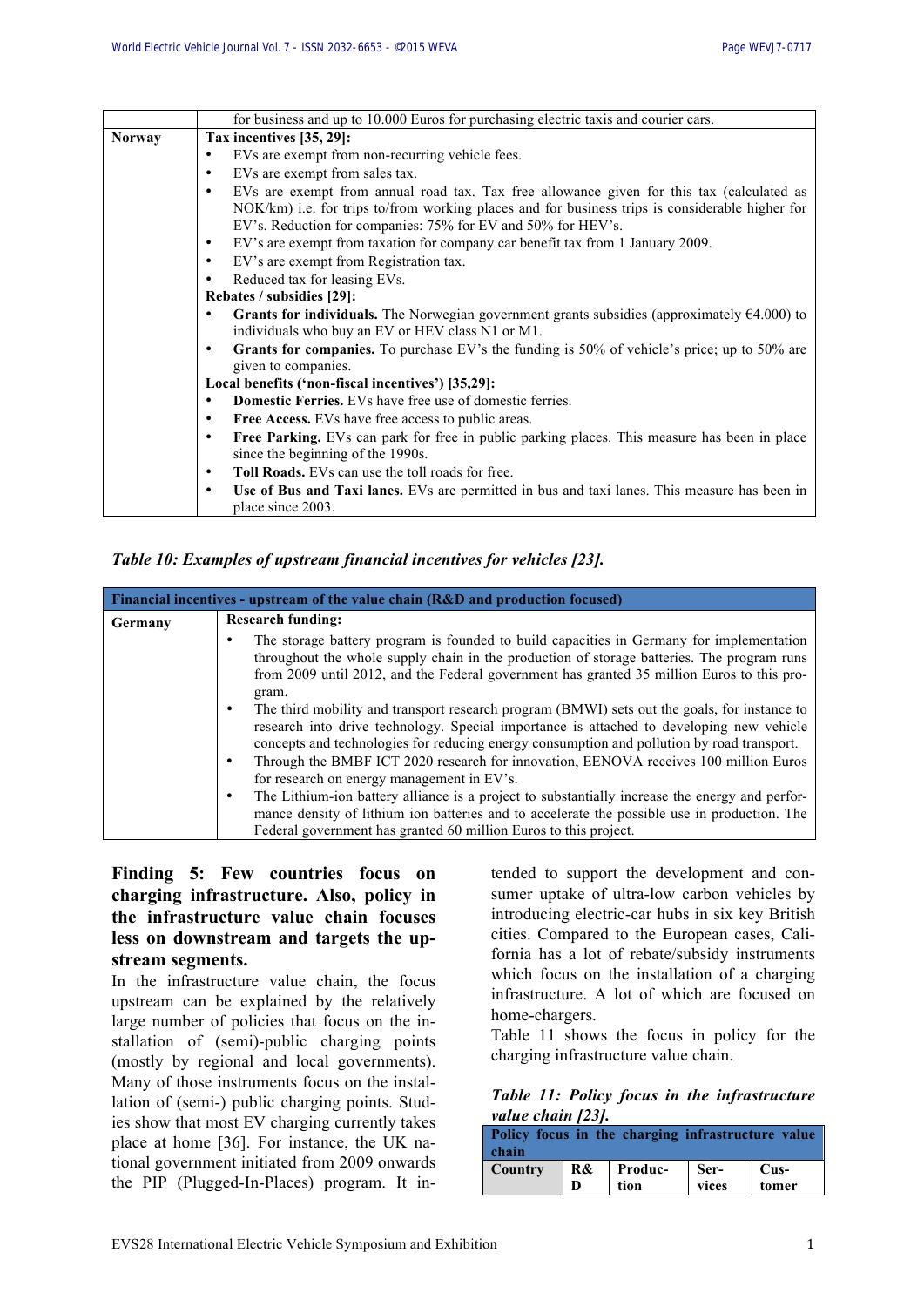| Belgium    | 0                                         |          | $++$ | $++$    |  |
|------------|-------------------------------------------|----------|------|---------|--|
| Denmark    | $++$                                      |          |      | $++$    |  |
| Germany    | $++$                                      | $^{++}$  |      |         |  |
| Nether-    |                                           | $^{+++}$ |      |         |  |
| lands      |                                           |          |      |         |  |
| Norway     | $^{+}$                                    | $^{++}$  |      | $^{++}$ |  |
| Sweden     | $++$                                      |          |      |         |  |
| UK         |                                           | $^{++}$  | $++$ | $++$    |  |
| California |                                           | $^{++}$  |      | $+++$   |  |
| 0          | $=$ Limited information found / available |          |      |         |  |
|            | $=$ Limited focus                         |          |      |         |  |
| $++$       | $=$ Strong focus                          |          |      |         |  |
|            | = Prevalent focus area                    |          |      |         |  |

### **4. Discussion**

Our study finds that EV policy captured here mainly target the vehicle value chain. Also, most countries target the downstream segments (consumers). Policy hardly takes into account services.

Within this category of downstream oriented policy, most tools are financial. For EV's three types of financial downstream incentives most common: tax incentives, rebates, and specific local extra benefits for EV-owners (e.g. free parking). The Netherlands has many incentives that target lease drivers, which presents an interesting sub-group for policy to focus on. Only a few countries focus explicitly on charging. Moreover, policies for charging mostly focus upstream.

Given the current phase in the introduction of EV's, the emphasis on financial instruments is understandable. The purchase price of an EV and charger are high and this will withhold many from having one. Downstream financial instruments can overcome these barriers and were probably the crucial factor for the rather successful early penetration of EV's in the market; downstream financial policies have been the backbone of the early market phase of EVs [23, 37]. However, if we take into account the exponential growth in the numbers of sales required for the next phase in the introduction, this policy strategy quickly becomes unsustainable [37]. The exponential growth of the next phase of the introduction of EVs requires a self-enforcing loop in the sales of EV, and cannot rely on government policy to 'push' sales by means of very strong direct incentives. Policy should become oriented at initiating, sustaining, and perhaps even the management

of such self-sustaining loops [37]. This calls for a different kind of policies that should be reflected in a different policy strategy for the design of future programs; not the *piling up* of large enough incentives for consumers and industry, but policies that *mix together* to help instigate a societal dynamics towards EV's. Not only does this raise questions about the type of measures that fit such a mixed policy strategy, but also about the level of government that is best equipped to lead it. Designing and maintaining a patchwork of policymeasures to sustain and steer societal dynamics requires local knowledge about real time developments in the system, and that suggests a more prominent role for local and regional government. Policy still remains *nested* in a multi-level framework, but local and regional governments could very well become the leading level for the next generation of policy; within a framework of national (fiscal) policy, and supra-national standards, but with local measures to keep the momentum in the local development going. This is a break from the current patterns in EV-policy making, and we are seeing early indicators for it emerging [37]. Furthermore, we think that a next generation EV-policy cannot be without a reignited political debate about the costs and benefits of EV's, and the time-horizon for these to be achieved. Already, countries' resources and public support are overstretched and there is growing societal pressure to downsize financial stimuli. As the quantity of vehicles grows, governments have to look for other tools to stimulate the market for EV's, and this will require political debate.

Government policy greatly contributed to the first small but significant steps on the path towards full-scale introduction of e-mobility; however, policy-makers will need a different strategy and different policy tools to further the next step in the introduction. This study displays and reviews the policies made to support the small first steps, now policies have to be developed that support the giant leap.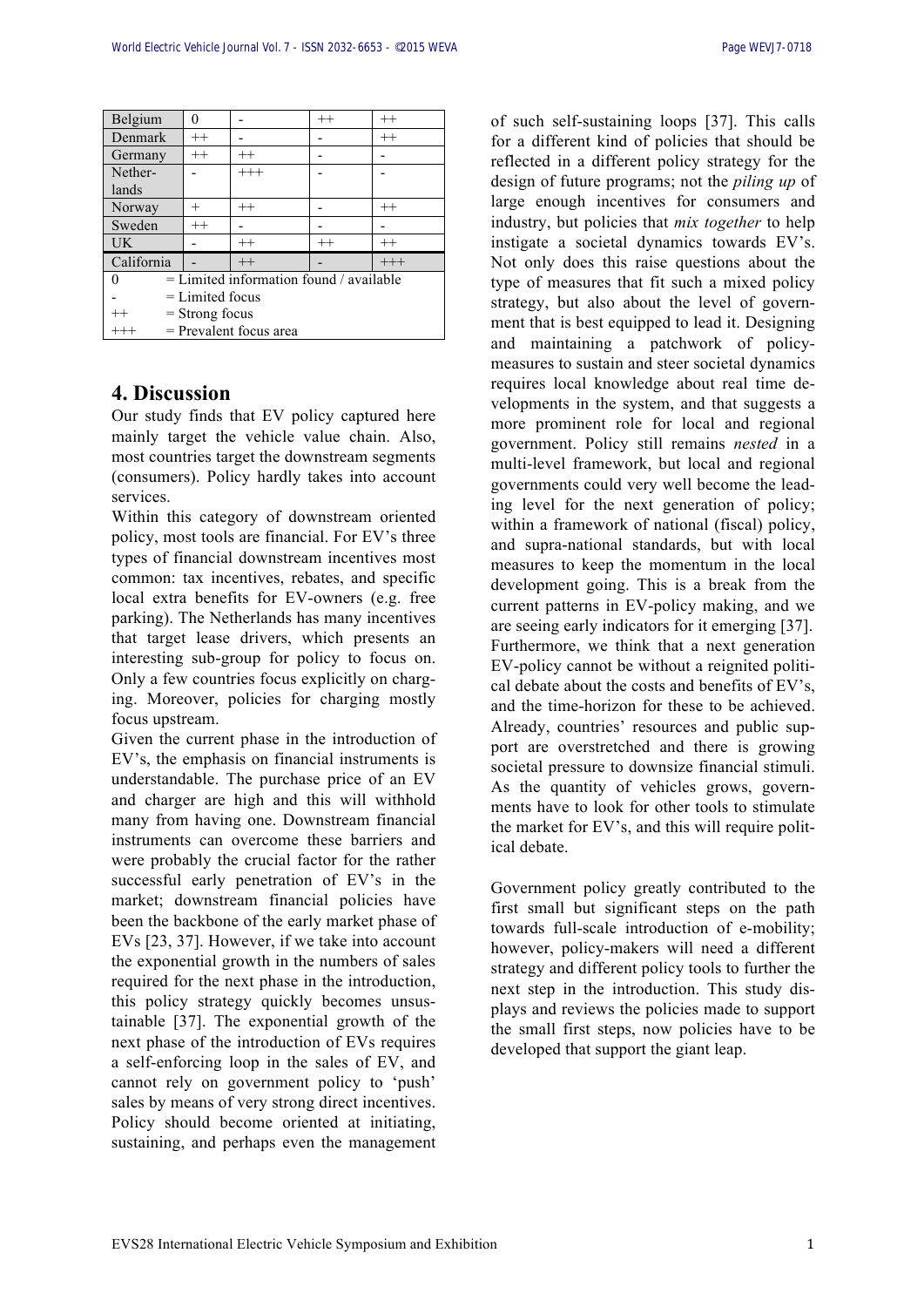## **Acknowledgments**

The paper is part of the Interreg e-mobility North Sea Region (E-Mobility NSR) partnership project, which is co-funded by the EU and participating countries / regions / organizations.

## **Bibliography**

- [1] Beeton, D. and Butte, B. (2013). *Future of Markets for Electric Vehicles. Expectations, Constraints & Long-Term Strategies*. Report of a roadmapping workshop facilitated by Urban Foresight for the International Energy Agency Hybrid & Electric Vehicle Implementing Agreement and the Austrian Institute of Technology. April 2013.
- [2] Sierzchula, W.; Bakker, S.; Maat, K. and Wee, B. van, (2014). The influence of financial incentives and other socioeconomic factors on electric vehicle adoption, Energy Policy, Vol. 68, Issue C, pp. 183-194.
- [3] Green, E. H, Skerlos, S.S. and Winebrake, J.J. (2014). Increasing electric vehicle policy efficiency and effectiveness by reducing mainstream market bias, Energy Policy, Vol. 65, Feb. 2014, pp. 562–566
- [4] Domingues, S. M. and Pecorelli-Peres, L.A. (2013). Electric vehicles, energy efficiency, taxes , and public policy in Brazil, Law and Business Review of the Americas, Vol. 19, Issue No 1, pp. 55-78.
- [5] Prud'homme, R. and Konig, M. (2012). Electric vehicles: A tentative economic and environmental evaluation, Transport Policy, Volume 23, September 2012, pp. 60–69.
- [6] Funk, K. and Rabi, A. (1999). Electric versus conventional vehicles: social costs and benefits in France, Transportation Research Part D: Transport and Environment, Vol. 4, Issue 6, November 1999, pp. 397–411.
- [7] Van der Steen, M., P. van Deventer, J.A. de Bruijn, M.J.W. van Twist, E. ten Heuvelhof, K.E. Haynes, Zhenhua Chen, Governing Innovation: The Transition to E-Mobility-A Dutch Perspective. Paper presented at the AAG Annual Meeting, Paper Session 'Electric Vehicles', on Saturday 25 February 2012, in NY, NY.
- [8] Van Deventer, A.P., M. Van der Steen, J.A. De Bruijn, E.P. Ten Heuvelhof, K.E.

Heynes, Governing the transition to emobility: small steps towards a giant leap, Netherlands School of Public Administration, The Hague, 2011.

- [9] Browne, D; .O'Mahony, M. and Caulfield, B. (2012). How should barriers to alternative fuels and vehicles be classified and potential policies to promote innovative technologies be evaluated?, *Journal of Cleaner Production*, 35, pp. 140–151.
- [10] Bakker, S. (2014) *Momentum for Electric Mobility - Dynamics of multi-level governance*. Presentation at conference "Electric Vehicles and Eco Cars: Solutions for Green Growth", 11 April 2014, 9-5pm, London Metropolitan University, UK.
- [11] Bakker, S.; Maat, L. and Trip, J.J. (2014). *Transition to electric mobility: spatial aspects and multi-level policy-making. Project report NSR E-mobility network*.
- [12] Flynn, A. and Morgan, K. (2004). Governance and Sustainability. Chap 2, pp. 21- 39, In: Thomas, M. And Rhisiart, M. (eds) Sustainable Regions. Making Sustainable Development Work in Regional Economies. Aureus Publishing Ltd.: Vale of Glamorgan.
- [13] IEA IA-HEV (2011). International Energy Agency, Electric Vehicles Initiative . Hybrid and Electric Vehicles. *The Electric Drive Plugs in. Implementing Agreement for co-operation an Hybrid and Electric Vehicle Technologies and Programmes*. www.ieahev.org.
- [14] IEA IA-HEV (2012). International Energy Agency, Electric Vehicles Initiative . *EV City Casebook*.
- [15] Bakker, S. (2013) *Standardization of EV Recharging Infrastructures***.** Report written within the framework of Activity 4.4 of the Interreg IVB project E-Mobility NSR. December 2013.
- [16] Kotter, R. (2013). The developing landscape of electric vehicles and smart grids: a smart future?, International Journal of Environmental Studies, 70 (5). pp. 719-732.
- [17] Loisel R.; Passaoglu, G. and Thiel, C. (2014). Large-scale deployment of electric vehicles in Germany by 2030: An analysis of grid-to-vehicle and vehicle-to-grid concepts, Energy Policy, Vol. 65, Feb. 2014, pp. 432–443.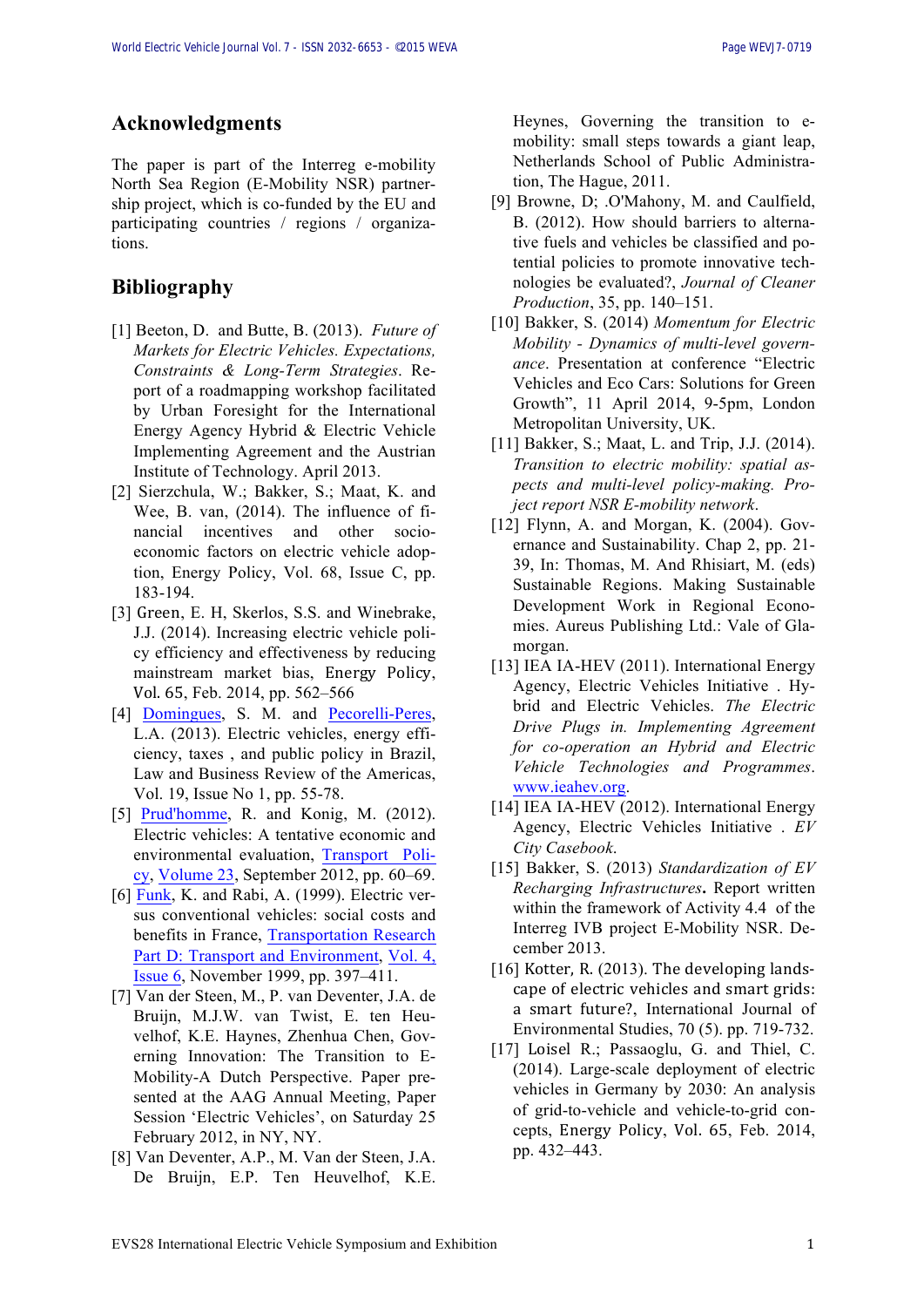- [18] Trip, J.J.,Lima, J. and Bakker, S. (2012) Electric mobility policies in the North Sea Region countries. Project report NSR emobility.
- [19] E4Tech (2013). Low Carbon Vehicles in the North East - Economic Impact Study. Final Reportfor North East Local Enterprise Partnership Board, 11th September 2013. Newcastle upon Tyne / London.
- [20] Yang, C.-Y. (2012). Launching strategy for electric vehicles: Lessons from China and Taiwan, Technological Forecasting and Social Change, Vol. 77, Issue 5, June 2010, pp. 831–834.
- [21] Karplus, V.J.; Paltsev, S. and Reilly, J.M. (2010.) Prospects for plug-in hybrid electric vehicles in the United States and Japan: A general equilibrium analysis, Transportation Research Part A: Policy and Practice, Vol. 44, Issue 8, October 2010, pp. 620– 641.
- [22] Steinhilber, S; Wells, P; Thankappan, S (2013). Socio-technical inertia: Understanding the barriers to electric vehicles, Energy Policy, Volume 60, September 2013, pp.  $531 - 539$ .
- [23] Van der Steen, M..; Van Schelven, R.; Mulder, J. & Van Twist, M. (2014). Introducing e-mobility: Emergent strategies for an emergent technology. Ambition, Structure, Conduct and Performance. Background report. The Hague: Dutch School for Public Administration (NSOB). Available at: http://e-mobility-nsr.eu/infopool/
- [24] Plugincars. (2013). Six Bills That Would Ensure California's Electric Car Future: Plugincars. (2013). Six Bills That Would Ensure California's Electric Car Future: http://www.plugincars.com/six-billswould-ensure-californias-ev-future-128410.html
- [25] Beeton, D. (2012) *Electric Vehicle Cities of the Future: A Policy Framework for Electric Vehicle Ecosystems*. Urban Foresight. Newcastle upon Tyne.
- [26] Hood, C. and Margetts, H. (2007). The Tools of Government in the Digital Age. Second edition. Basingstoke: Palgrave Macmillan.
- [27] Fournier, G. and Stinson, M. (2011). The Future Thinks Electric. Developing an electric mobility value chain as a foundation for

a new energy paradigm, Interdisciplinary Management Research, Vol. 7: 867.

- [28] Squarewise (2010) Elektrisch Rijden: internationale stand van zaken. (English - E-mobility: international overview). For the Ministry of Economic Affairs in The Netherlands.
- [29] Bakker, S.; Lima J. and Trip. J.J. (2012). *Electric mobility policies in North Sea Region countries.* NSR E-mobility project report. Technical University of Delft, The Netherlands. Available at: http://e-mobilitynsr.eu/fileadmin/user\_upload/downloads/inf  $o-pool/3.3$  - Emobili-

ty policies in the NSR countries.pdf.pdf

- [30] European Commission (2011). Ecoinnovation Action Plan. Danish green transport plan to get the environment back on track. Available at: http://ec.europa.eu/environment/ecoap /about-eco-innovation/policiesmatters/denmark/388\_en.html
- [31] IEA IA-HEV (2014). International Energy Agency, Electric Vehicles Initiative. The International Energy Agency (IEA) Hybrid & Electric Vehicle Implementing Agreement. Available at: http://www.ieahev.org/by-country/demarkon-the-road-and-deployments/
- [32] Copenhagen Electric (2014). *The Regional EV Secretariat*. Available at: http://www.cph-electric.dk/
- [33] BMVI Elektromobilitat Model Region Hamburg (2014): http://www.hamburg.de/pressearchiv-fhh/
- [34] CCSE (2014). Center for Sustainable Energy California. *February 2014 PEV Owner Survey Report*. See: http://energycenter.org/clean-vehiclerebate-project/vehicle-owner-survey/feb-2014-survey
- [35] WSDOT (2011). Electric Vehicle Policies, Fleet, and Infrastructure: Synthesis. Available at: http://www.wsdot.wa.gov/NR/rdonlyre s/5559AE0E-8AB5-4E6B-8F8B-DE-

AA7ECE715D/0/SynthesisEVPoliciesFlee tandInfrastructureFINALRev112911.pdf

[36] Snyder, J.; Chang, D.; Erstad, D.; Lin, E.; Falkan Rice, A..; Tzun Goh, C. and Tsao, A.A. (2012). Financial Viability of Non